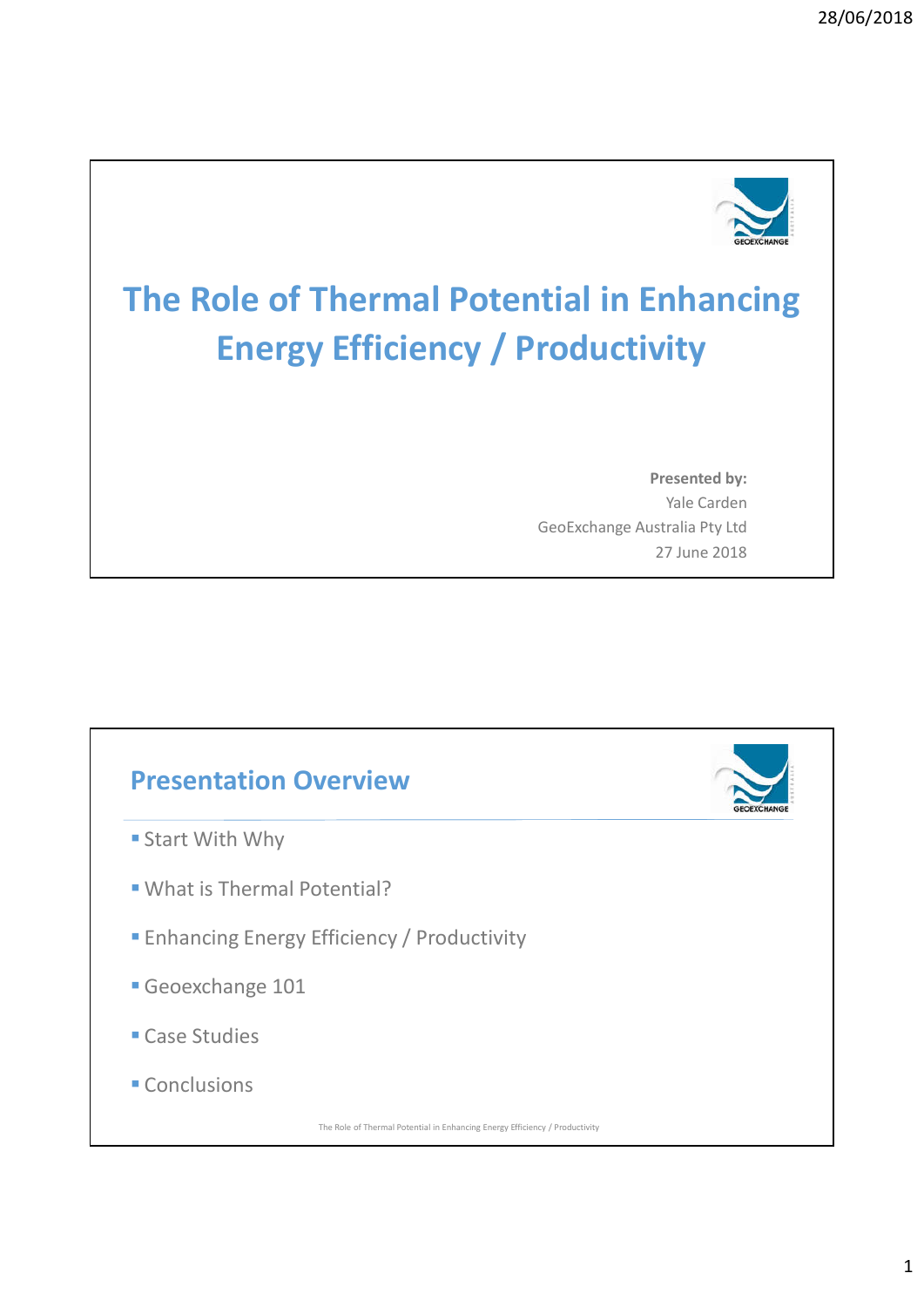

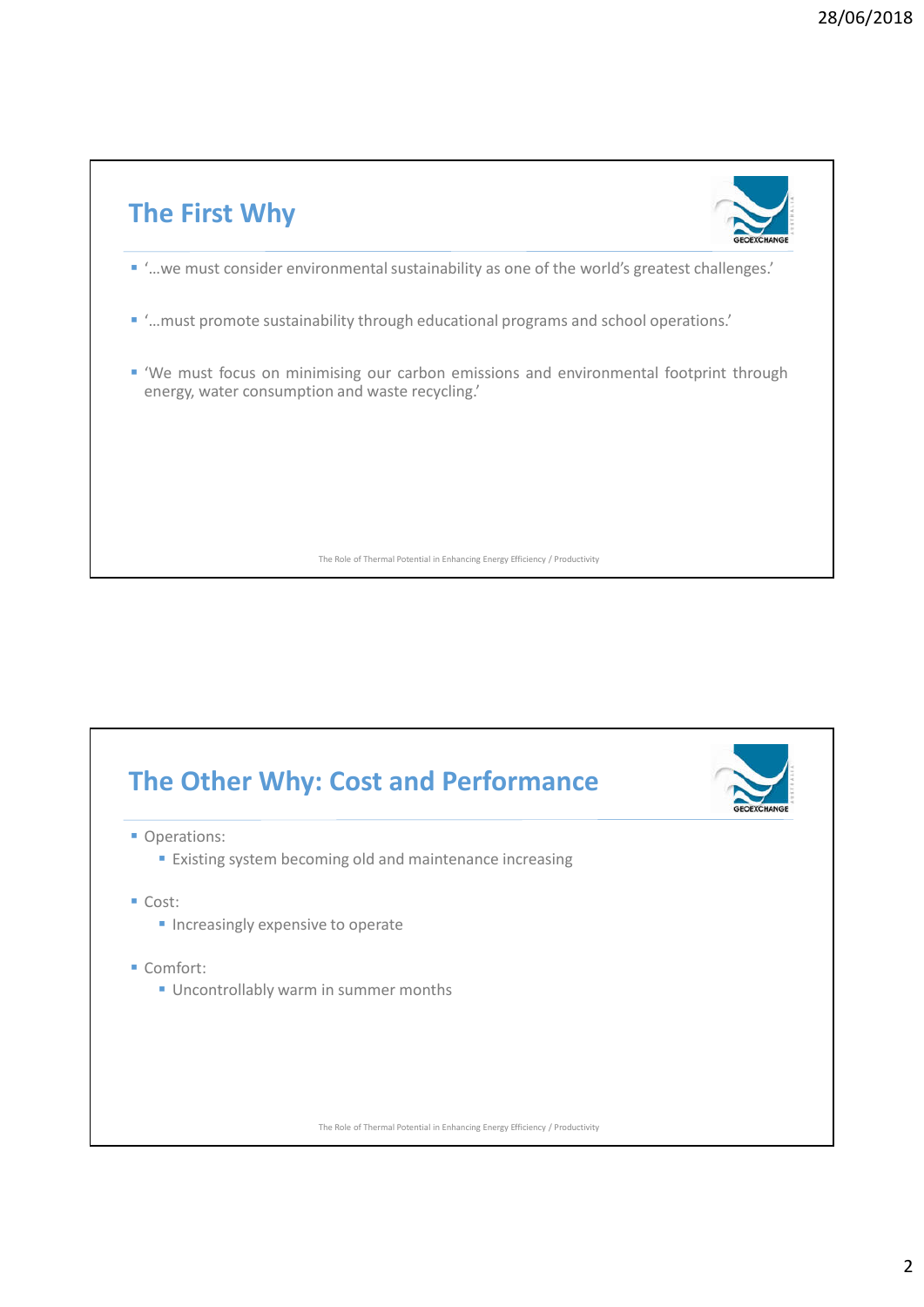### **Parallels with Energy Sector**



| <b>Energy Sector</b>          | <b>HVAC Sector</b>                    |
|-------------------------------|---------------------------------------|
| <b>Local Energy Potential</b> | <b>Local Thermal Potential</b>        |
| Renewable Sources             | Renewable Sources                     |
| <b>Decreasing Demand</b>      | <b>Decreasing Demand</b>              |
| <b>Energy Storage</b>         | <b>Thermal Storage</b>                |
| <b>Controls: Smart Meters</b> | <b>Controls: Optimised Strategies</b> |
| <b>Decentralising Systems</b> | <b>Centralising Systems</b>           |
|                               |                                       |

The Role of Thermal Potential in Enhancing Energy Efficiency / Productivity

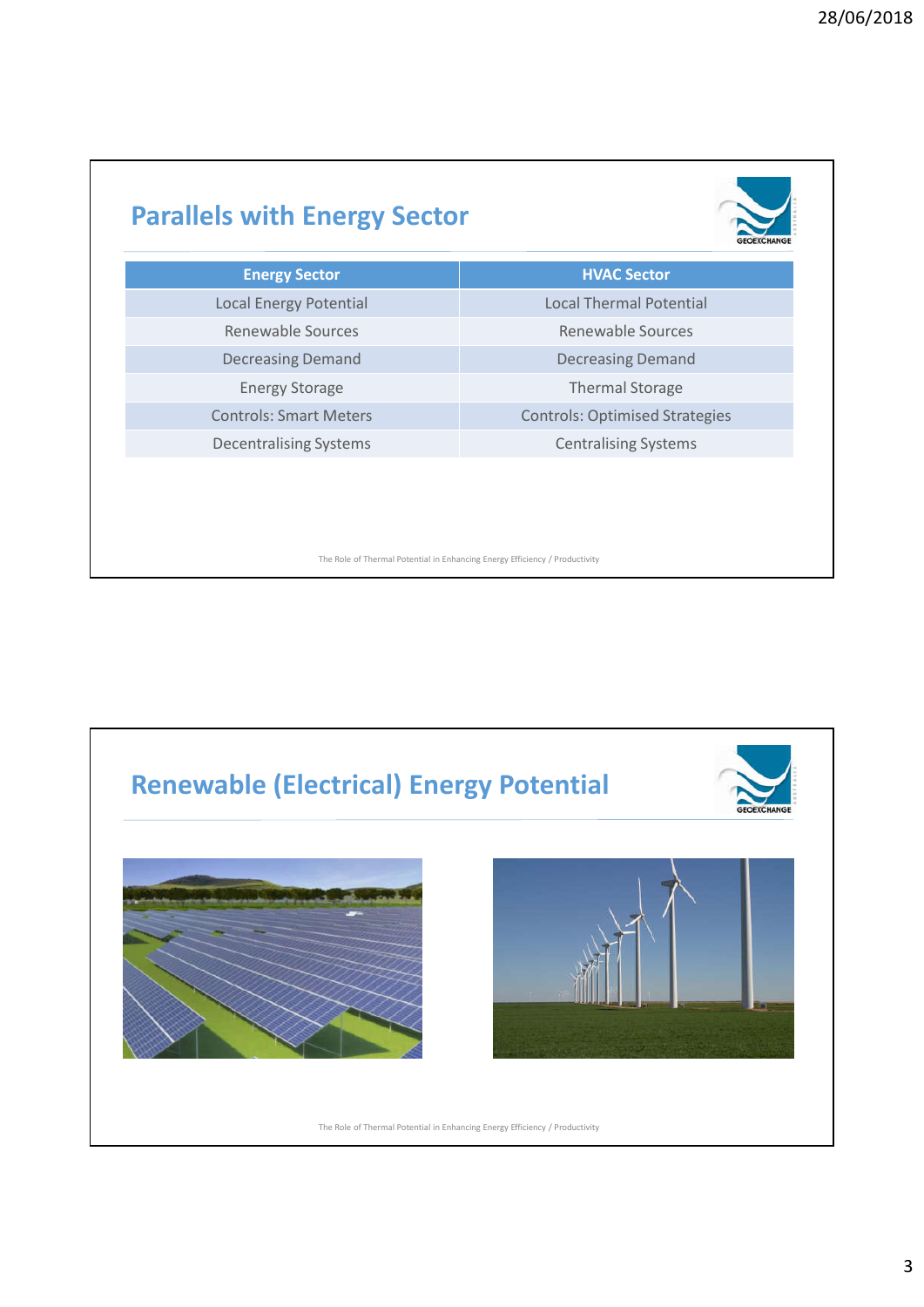

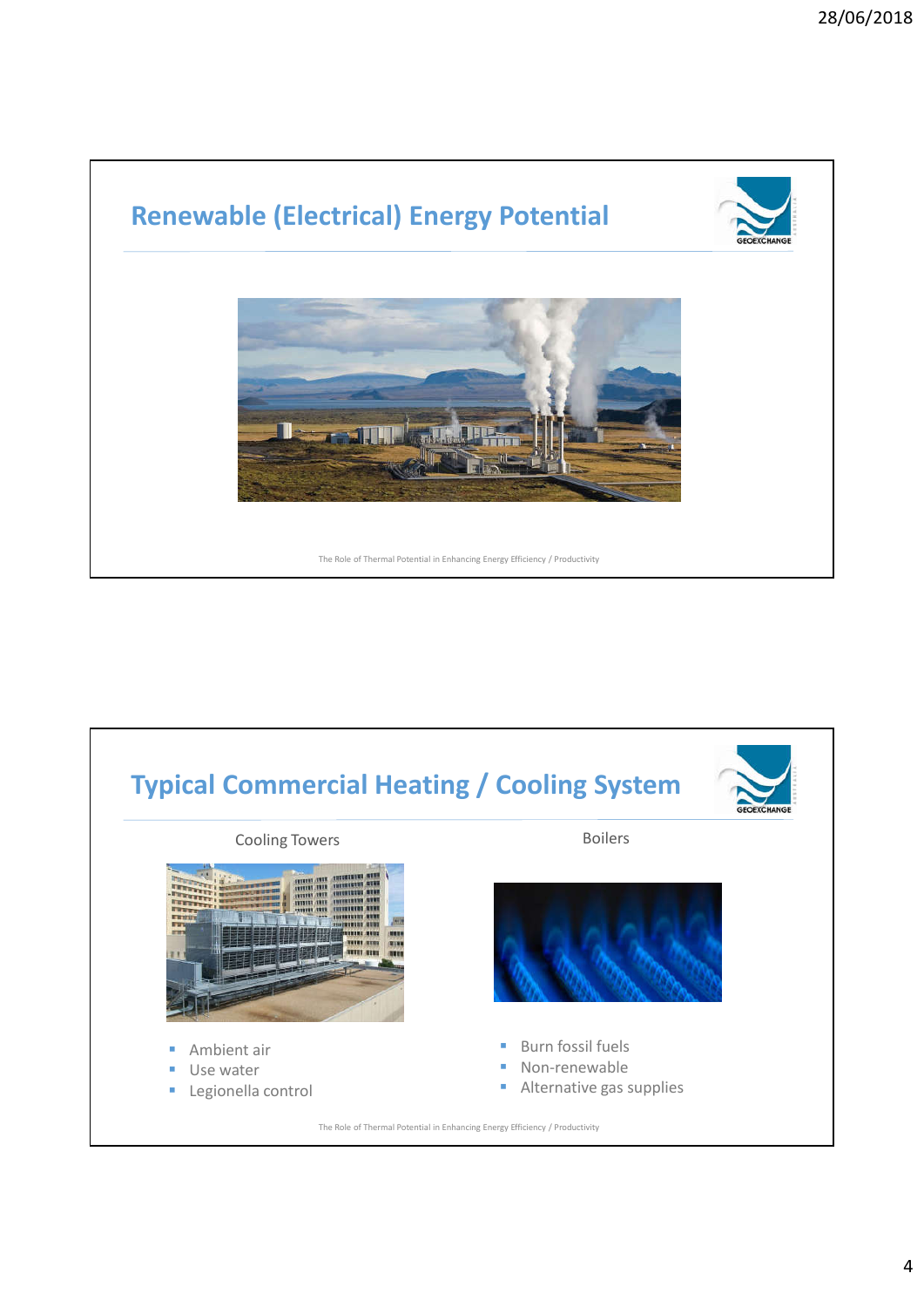

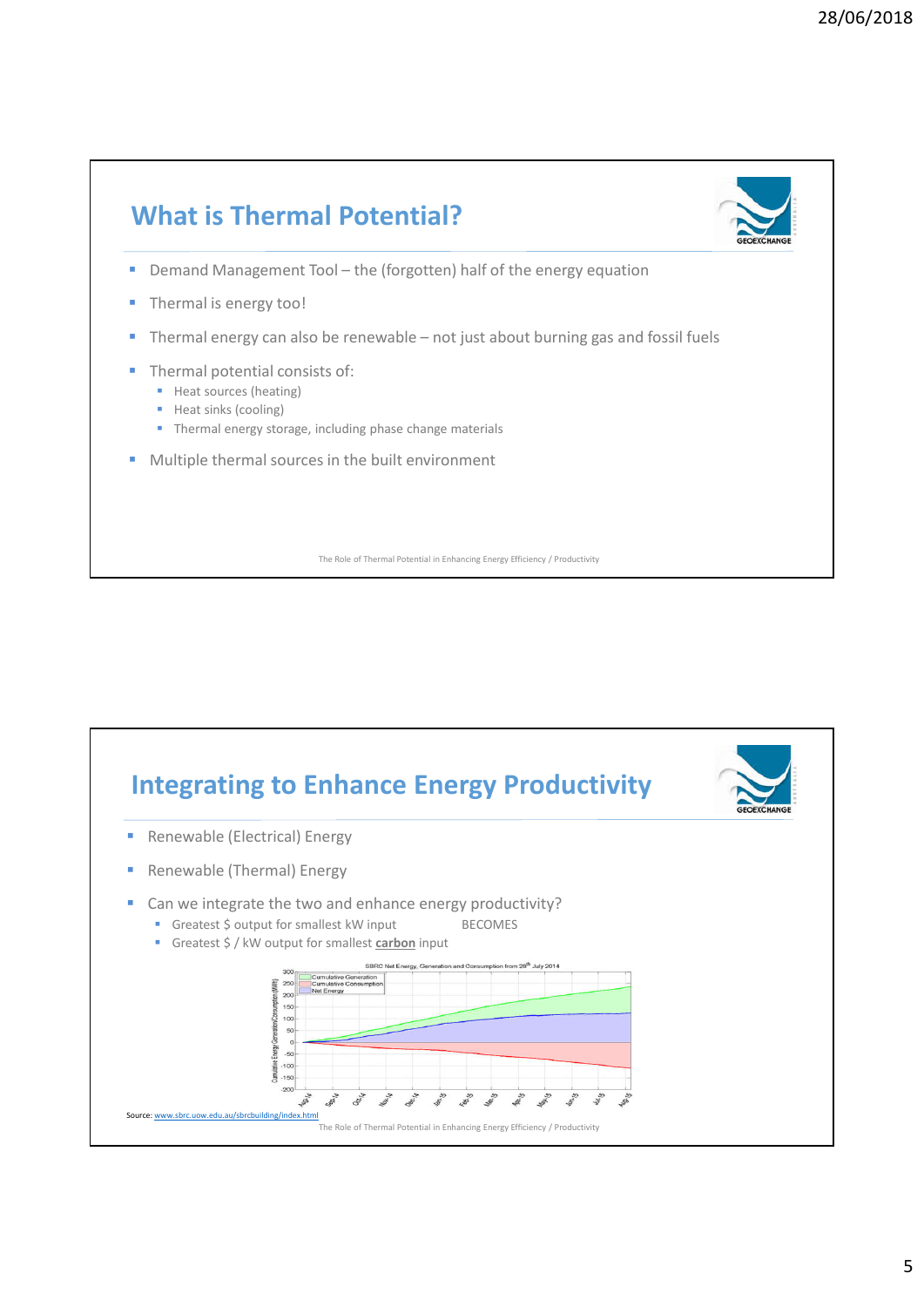

### **Geoexchange 101: The Basics**

- **Transfers heat from the earth into the building in winter (earth as heat source)**
- Transfers heat from the building into the ground in summer (**earth as heat sink**)
- Geoexchange or low temperature geothermal **NOT** 'hot rocks'
- Solar radiation not heat from the Earth's crust

The Role of Thermal Potential in Enhancing Energy Efficiency / Productivity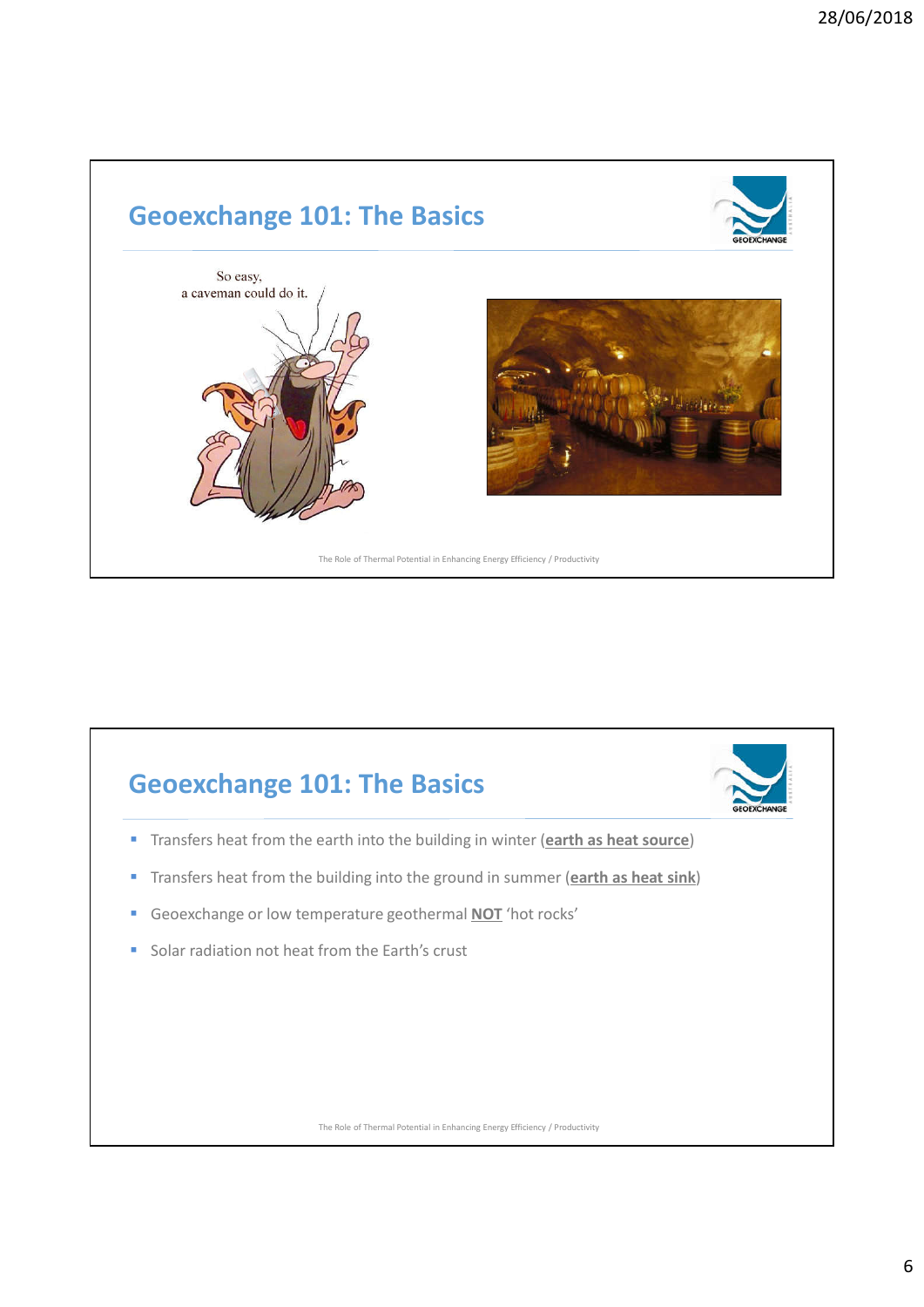

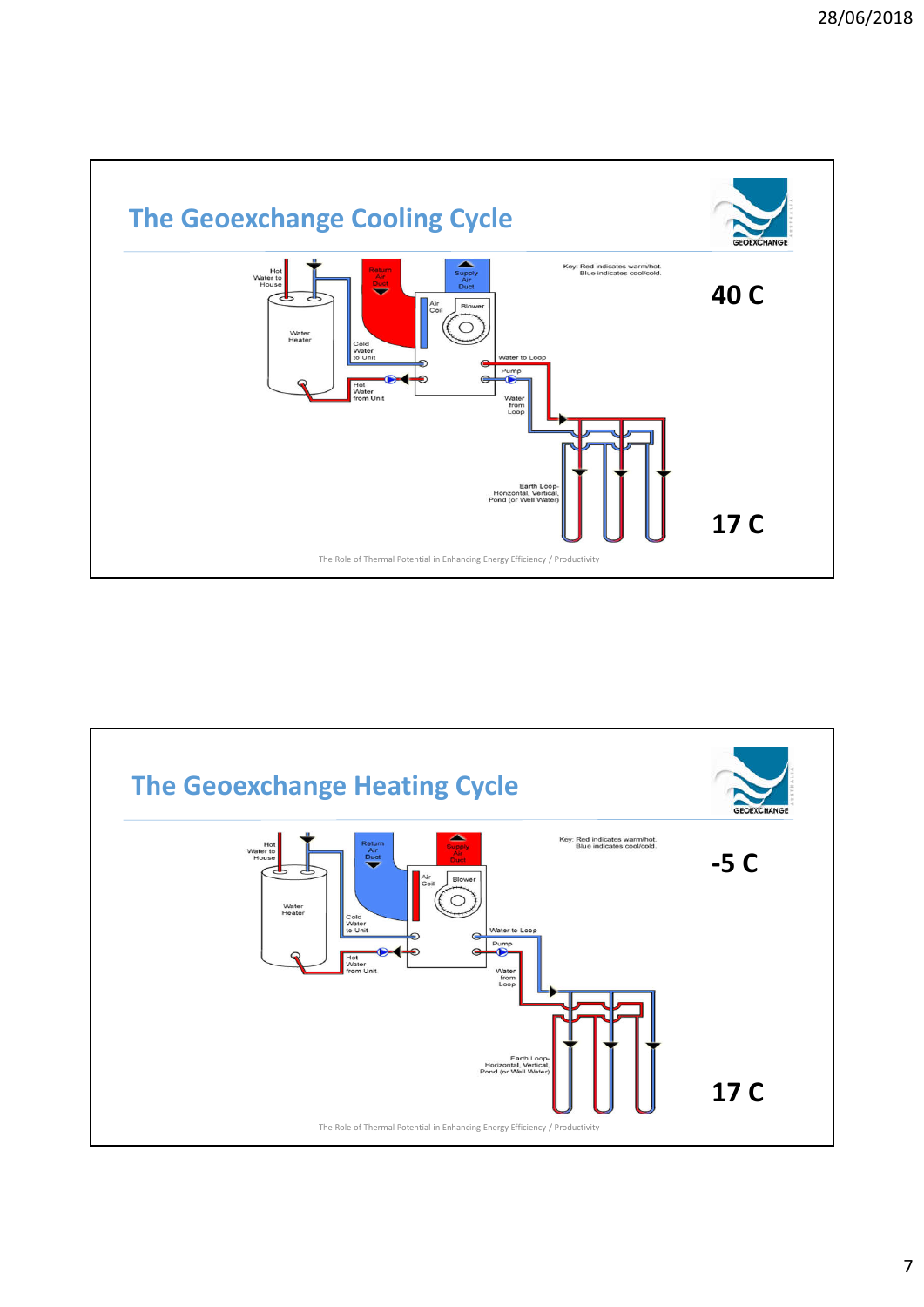

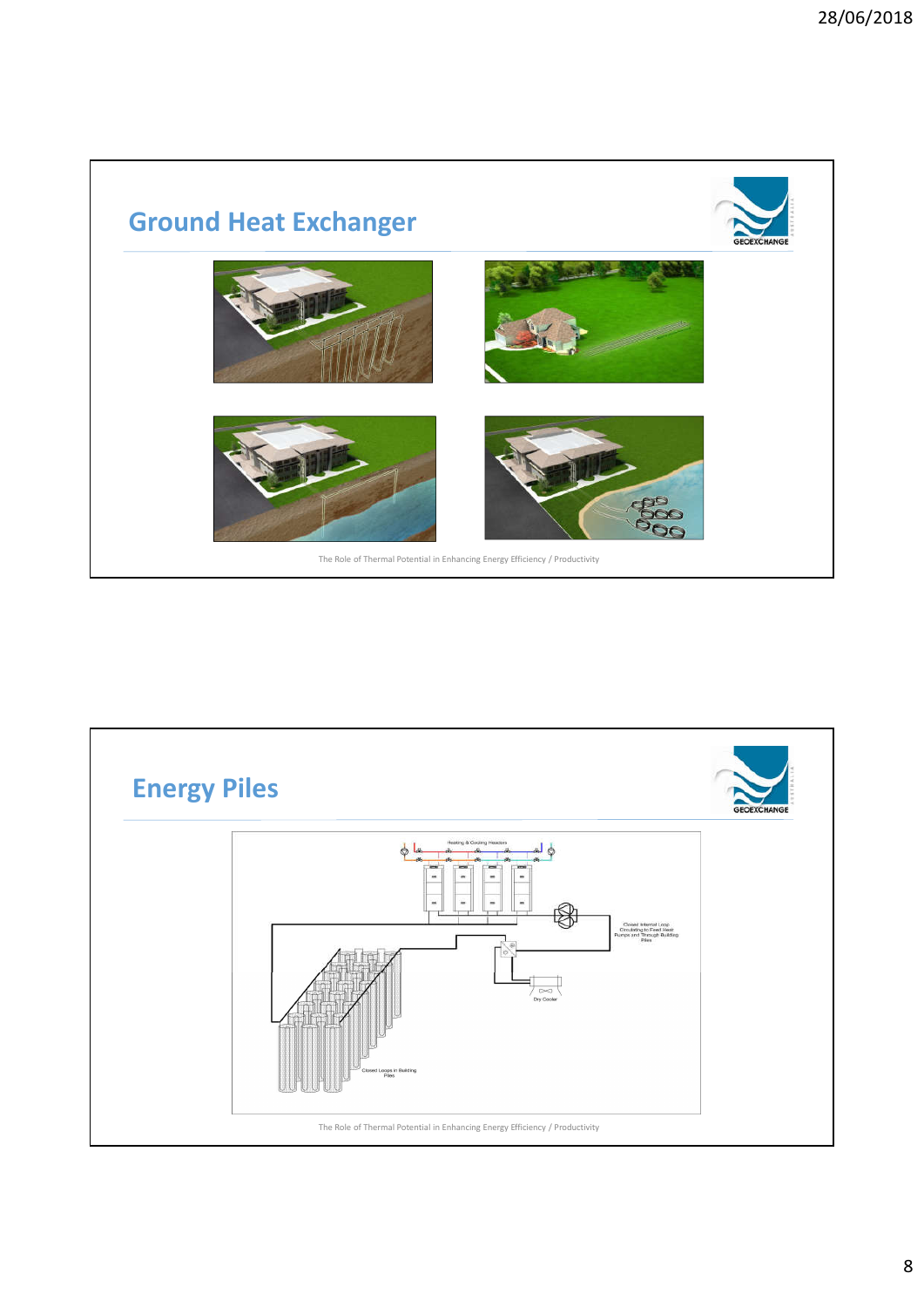

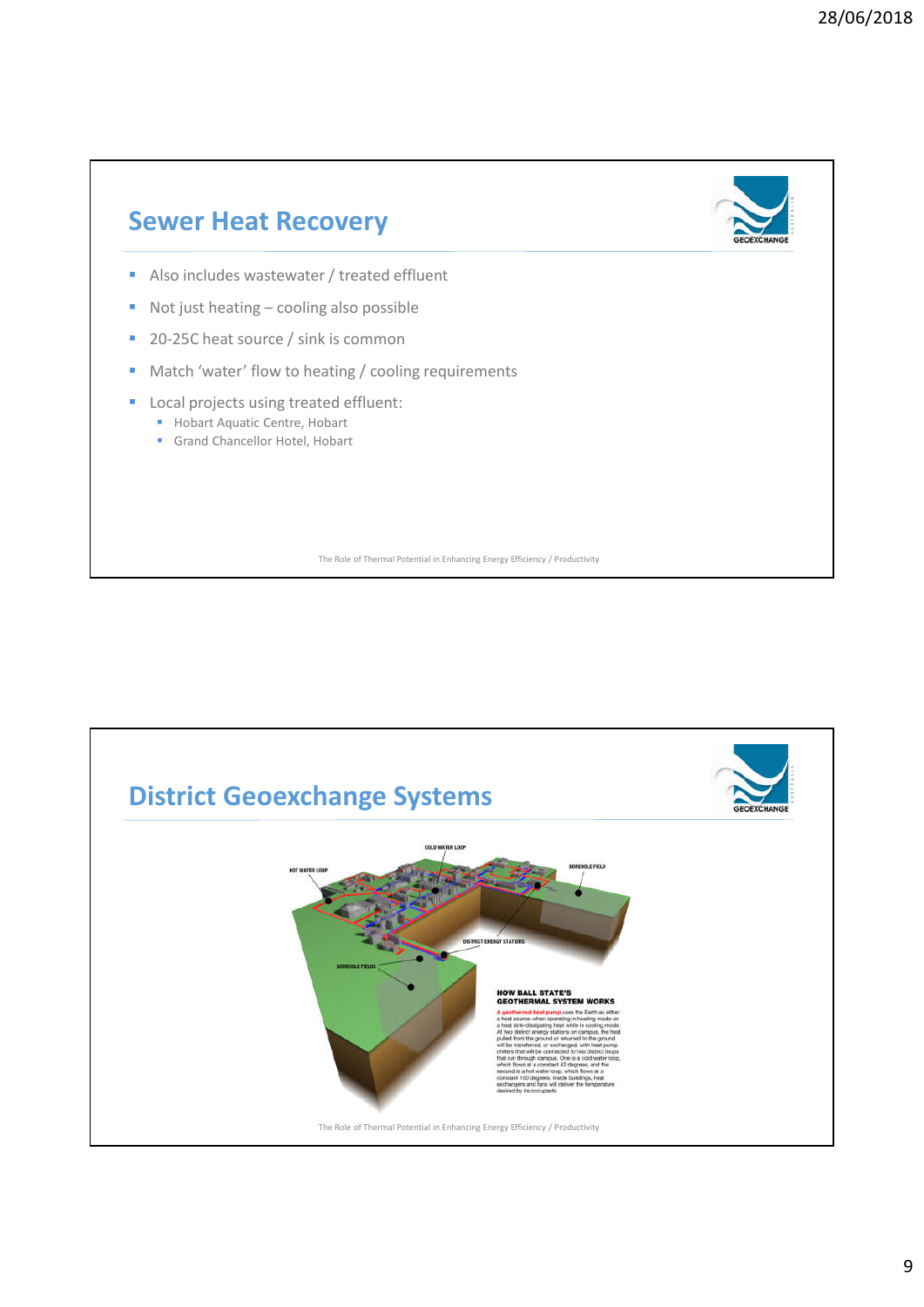

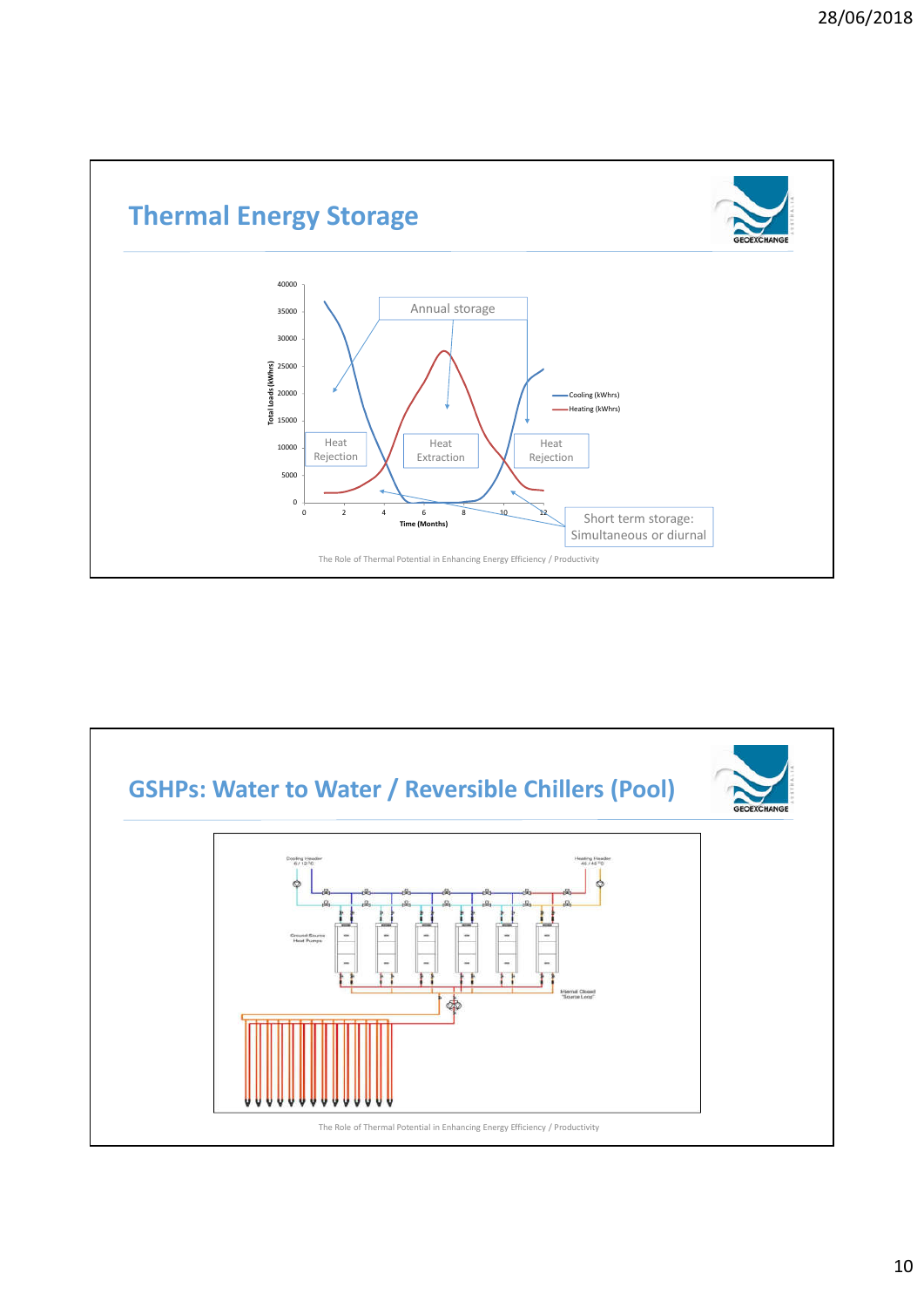

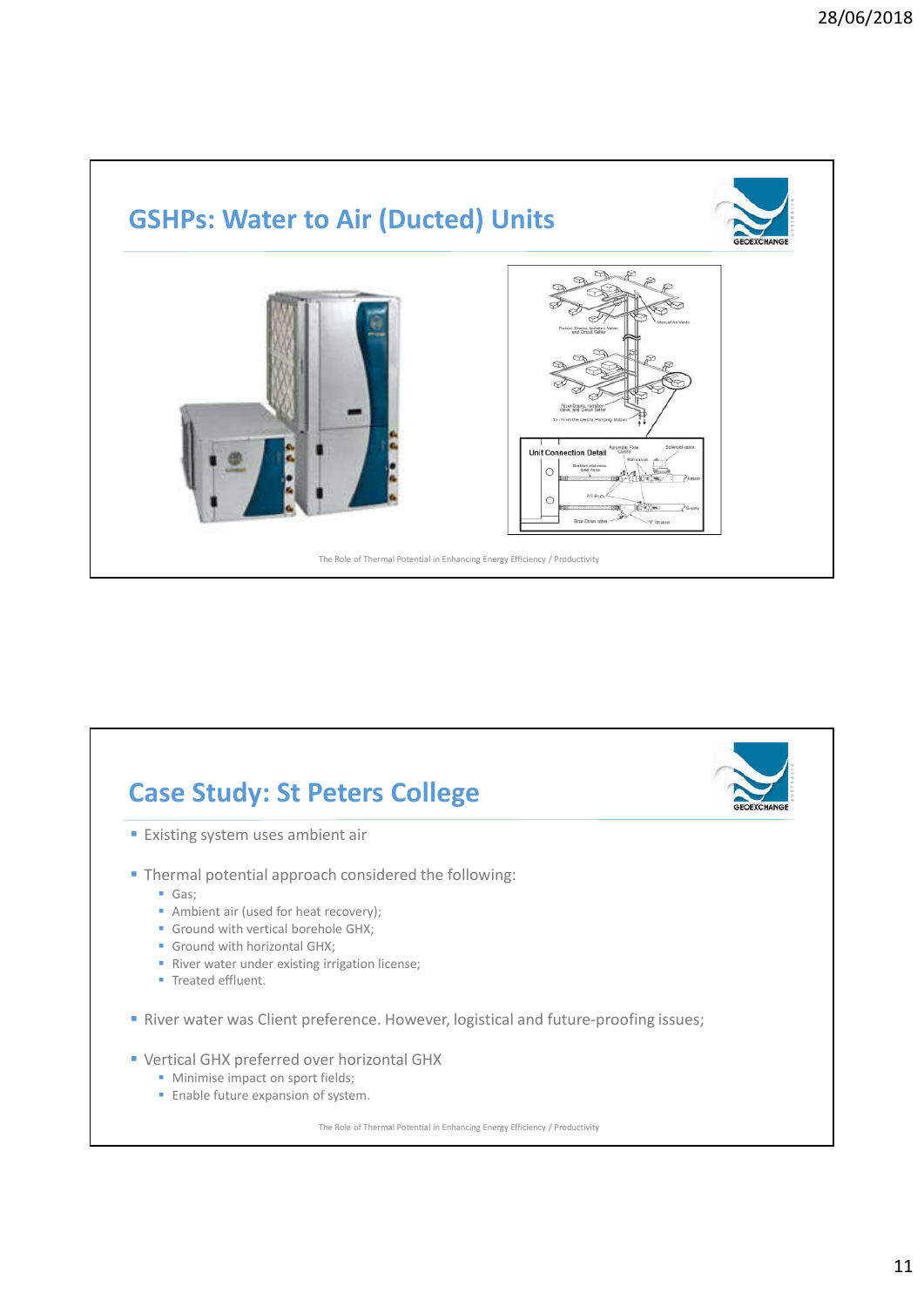



12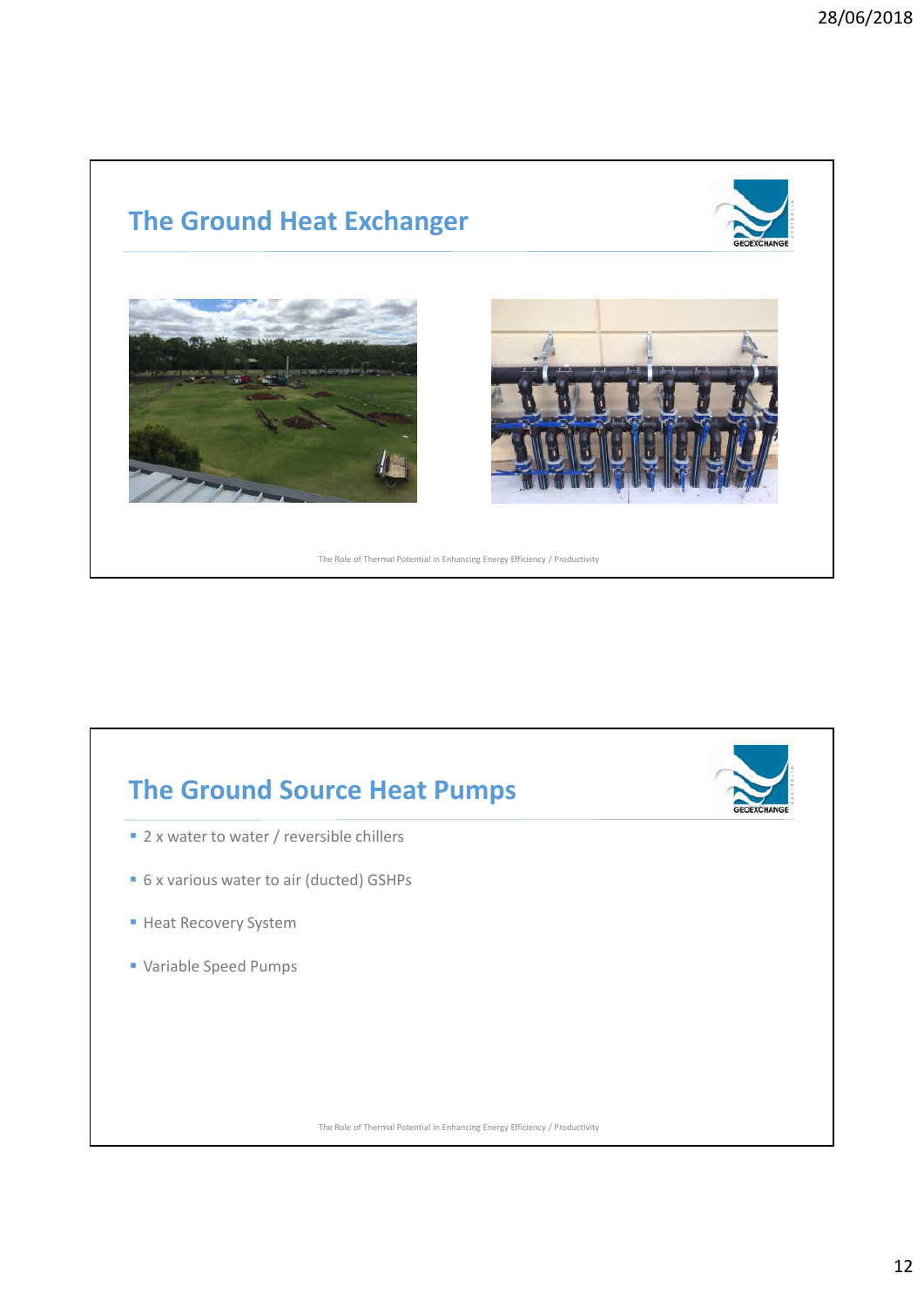

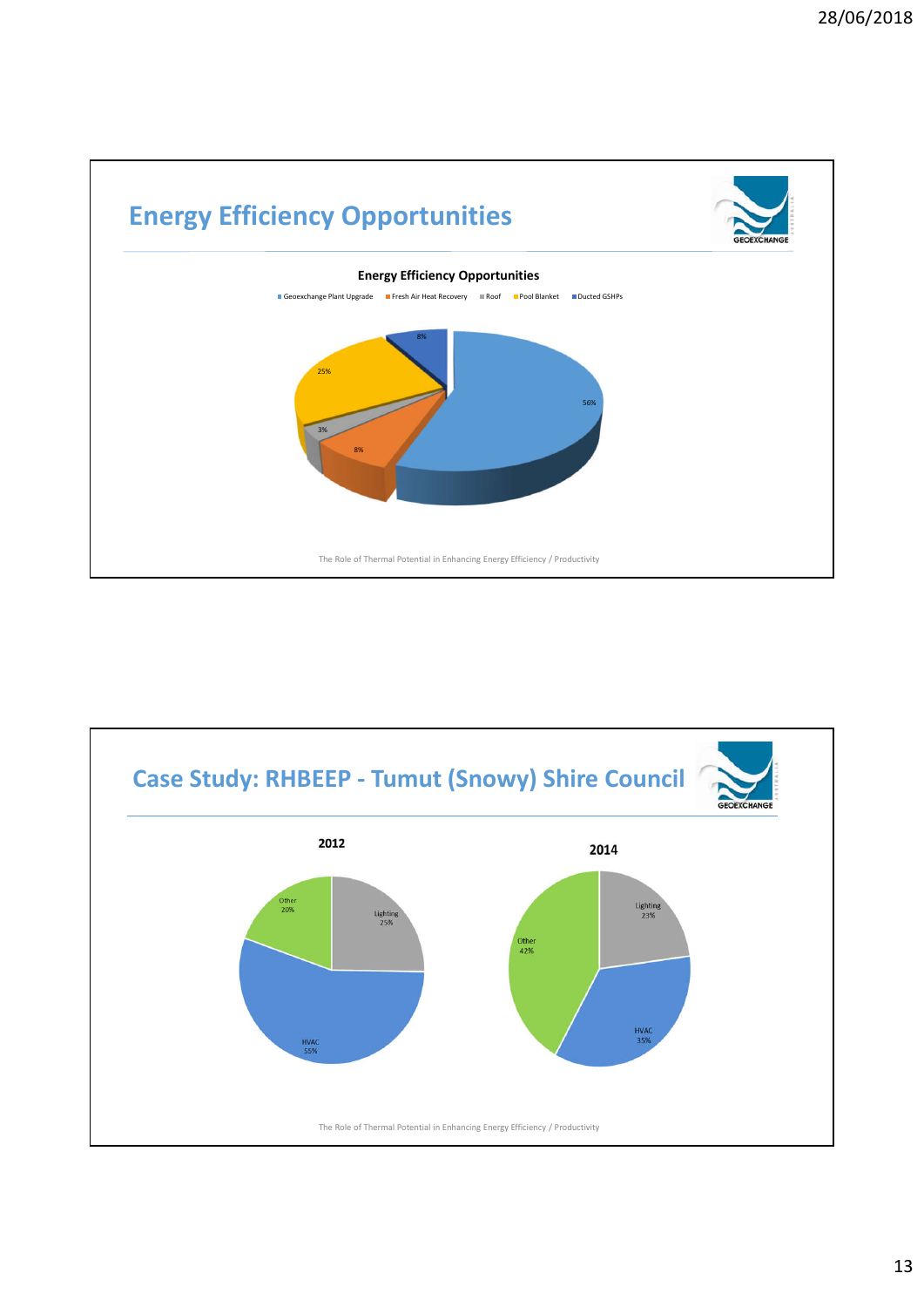#### **Case Study: RHBEEP - Tumut (Snowy) Shire Council**

|         | <b>Building energy savings:</b>                                             | 80 % or \$94 000 per annum         |  |
|---------|-----------------------------------------------------------------------------|------------------------------------|--|
|         | <b>HVAC energy savings:</b>                                                 | 71 % or \$85 000 per annum         |  |
| and the | Maintenance / tenancy savings: \$80 000 per annum                           |                                    |  |
|         | ■ Electricity demand reduction:                                             | 151 kVA (75 %) Geoexchange at 49 % |  |
|         | Annual GHG Reduction:                                                       | 79 tCO <sub>2</sub>                |  |
|         | Simple Payback:                                                             | 7.6 years                          |  |
|         | Return on Investment:                                                       | $11 - 12%$                         |  |
|         |                                                                             |                                    |  |
|         |                                                                             |                                    |  |
|         | The Role of Thermal Potential in Enhancing Energy Efficiency / Productivity |                                    |  |

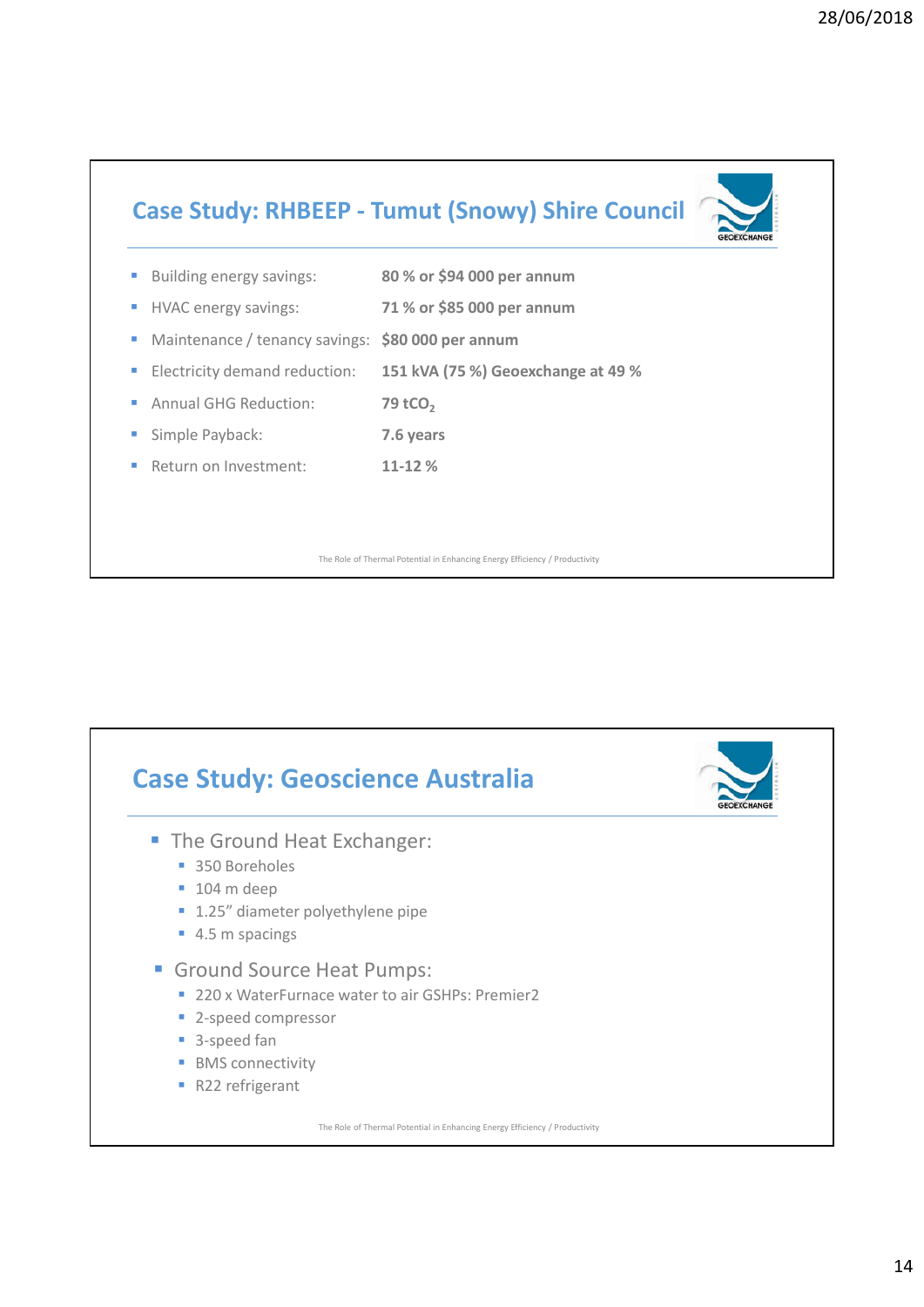## **Case Study: Geoscience Australia**





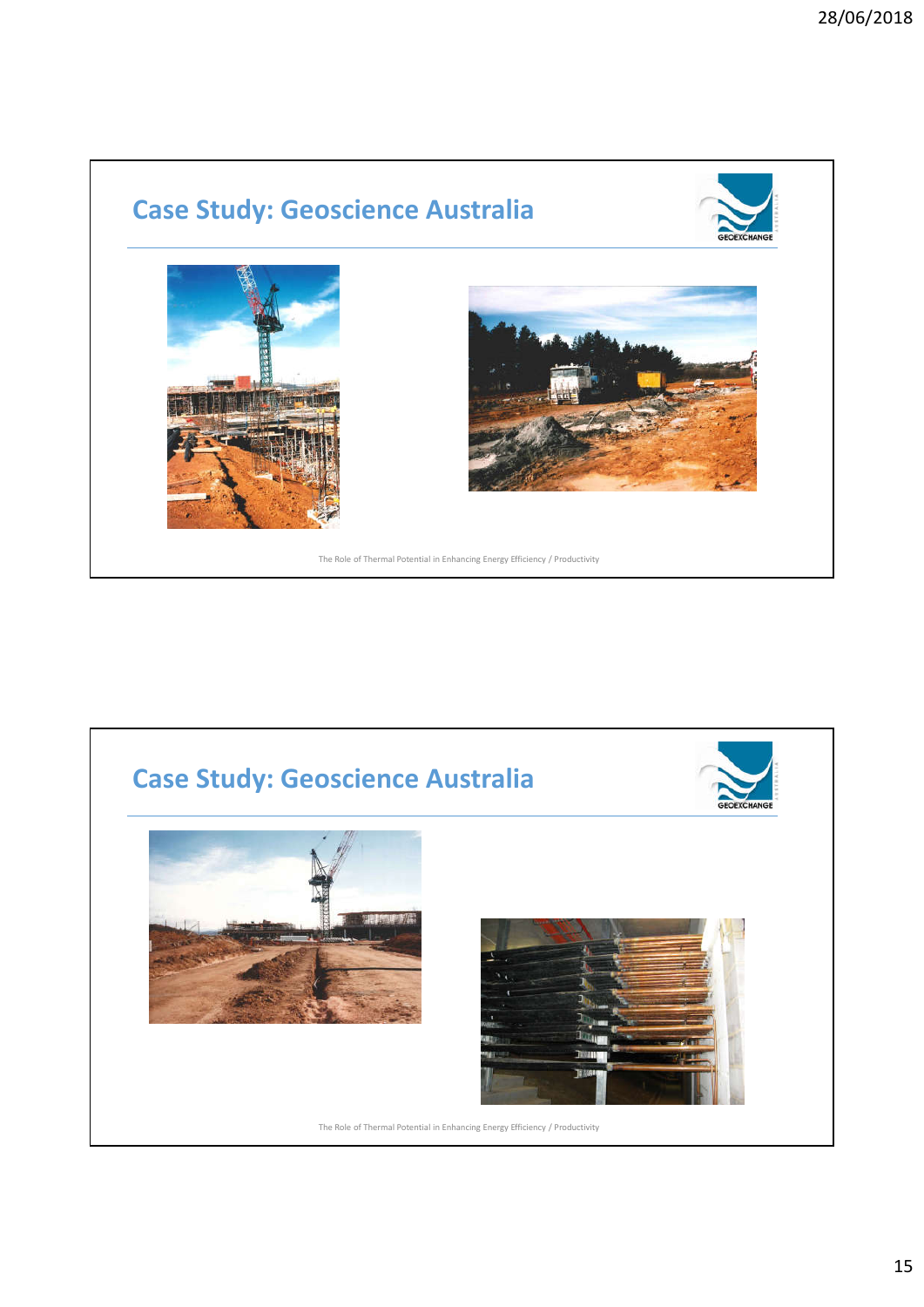#### **Case Study: Geoscience Australia**





# **Conclusions: Enhancing Energy Efficiency?**



- Create energy from renewable sources use as efficiently as possible
- Thermal is energy too…and it can be renewable
- Identify local thermal potential
- Can we use renewable (thermal) energy when renewable (electrical) energy is available?
- Timing issues? Storage is the key electrical or thermal
- Optimised / Predictive Control Strategies
- Canberra is ideal climate for the technology with great local case studies

The Role of Thermal Potential in Enhancing Energy Efficiency / Productivity